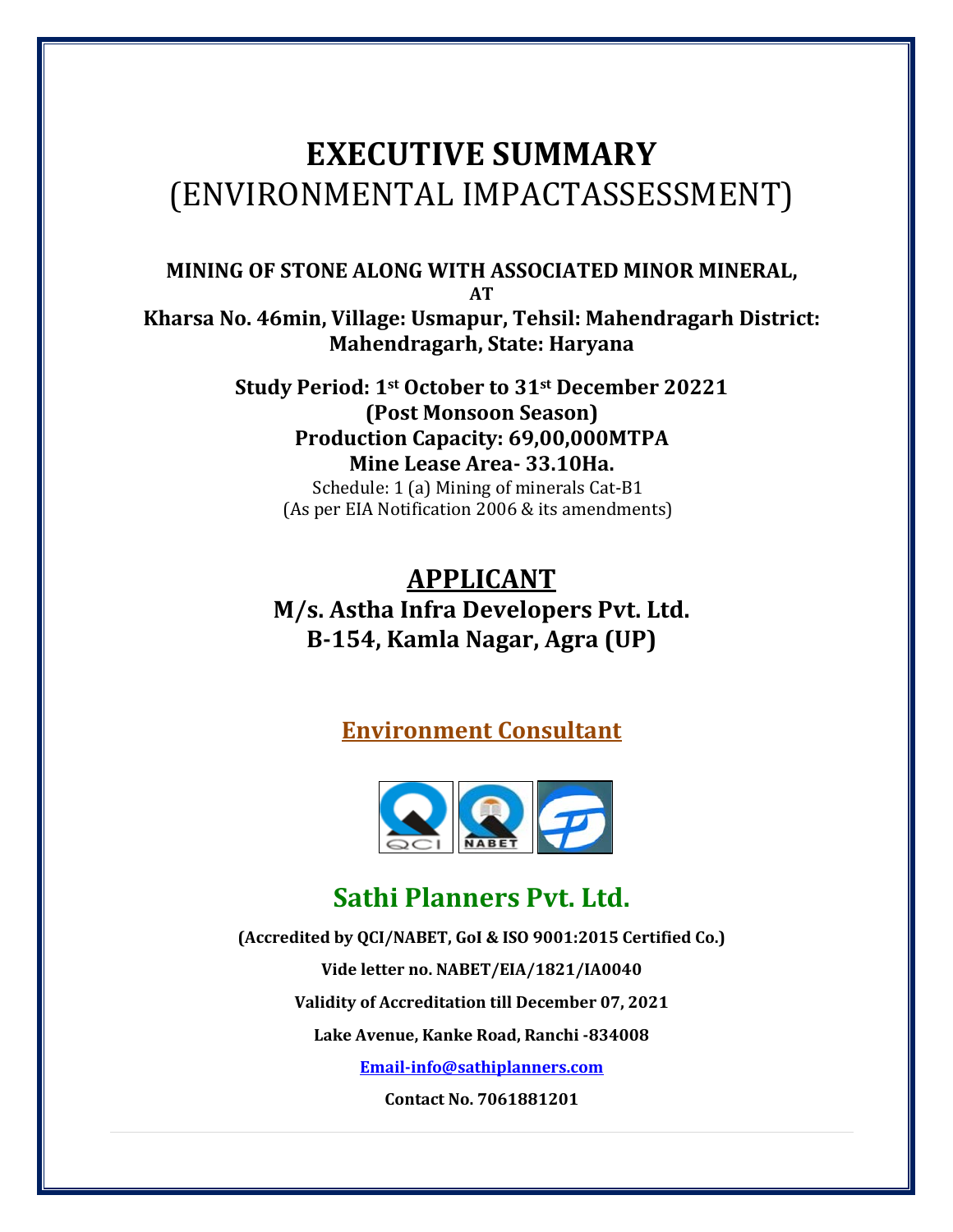#### **PROJECT DESCRIPTION**

- **M/s Astha Infra Developers Pvt. Ltd.** has proposed production of 6900000 TPA of Stone (minor mineral) over an area of 33.10 Ha. at Village: Usamanpur Tehsil & District– Mahendergarh (Haryana).
- As per EIA Notification dated 14th September, 2006 and its amendment till date this project falls under Category "B1",

| STAGES OF ENVIRONMENTAL CLEARANCE                                                                                                       | <b>DATES</b> |
|-----------------------------------------------------------------------------------------------------------------------------------------|--------------|
| Lease area (LoI) granted Vide letter DMG/HY/ML/Usmapur /2016/3520                                                                       | 01.07.2016   |
| Application Submission for EC in SEIAA, Haryana                                                                                         | 07.12.2021   |
| Approval of Mining Plan and Progressive Mine Closure Plan of the proposed<br>mine lease area vide letter No. DMG/HY/MP/Usmanpur/2016/48 | 02.01.2017   |
| Technical Presentation in SEIAA, Haryana for grant of ToR.                                                                              | 25.12.2021   |
| ToR Letter Issued vide F.No. SEIAA(133)/HR/2021/09 by SEAC, Haryana                                                                     | 03.01.2022   |

#### **MINE SITE DETAILS**

- 
- → Village : Usmanpur<br>→ Tehsil & District : Mahendergarh  $\triangleright$  Tehsil & District
- $\triangleright$  Topo-sheet (OSM) No. : 53D/3
- > Latitude and Longitude :

| Pillar. No | Latitudes         | Longitudes                 |
|------------|-------------------|----------------------------|
| A          | N 28° 19' 35.045" | E76° 03' 3.891"            |
| B          | N 28° 19' 33.52"  | E76° 03' 12.208"           |
| C          | N 28° 19' 30.825" | E76° 03' 20.402"           |
| D          | N 28° 19' 13.882" | E76° 03' 17.165"           |
| Е          | N 28° 19' 0.441"  | $E76^{\circ}$ 03' 14'.965' |
| F          | N 28° 19' 5.948"  | E76° 03' 2.904"            |
| G          | N 28° 18' 23.884" | E76° 03' 4.302"            |

- **Type of Land** : Govt. waste Land
- **Project Cost** : Rs. 10.00 Crores
- 
- $\triangleright$  Cost of OH&S
- 
- **Nearest Highway** : SH -24 at ~1.5 KM km in SW, SH-148 B ~7.5 km in NE : Zarpur, Railway Station approx. 4.86 km in East direction.

**Cost of EMP** : Rs. 30.00 Lakhs Capital and 18 Lkahs recurring

- 
- **Nearest Village** : Usmanpur 1.25 km
- **Nearest Airport** : Indira Gandhi International Airport-New Delhi, approx. 155Km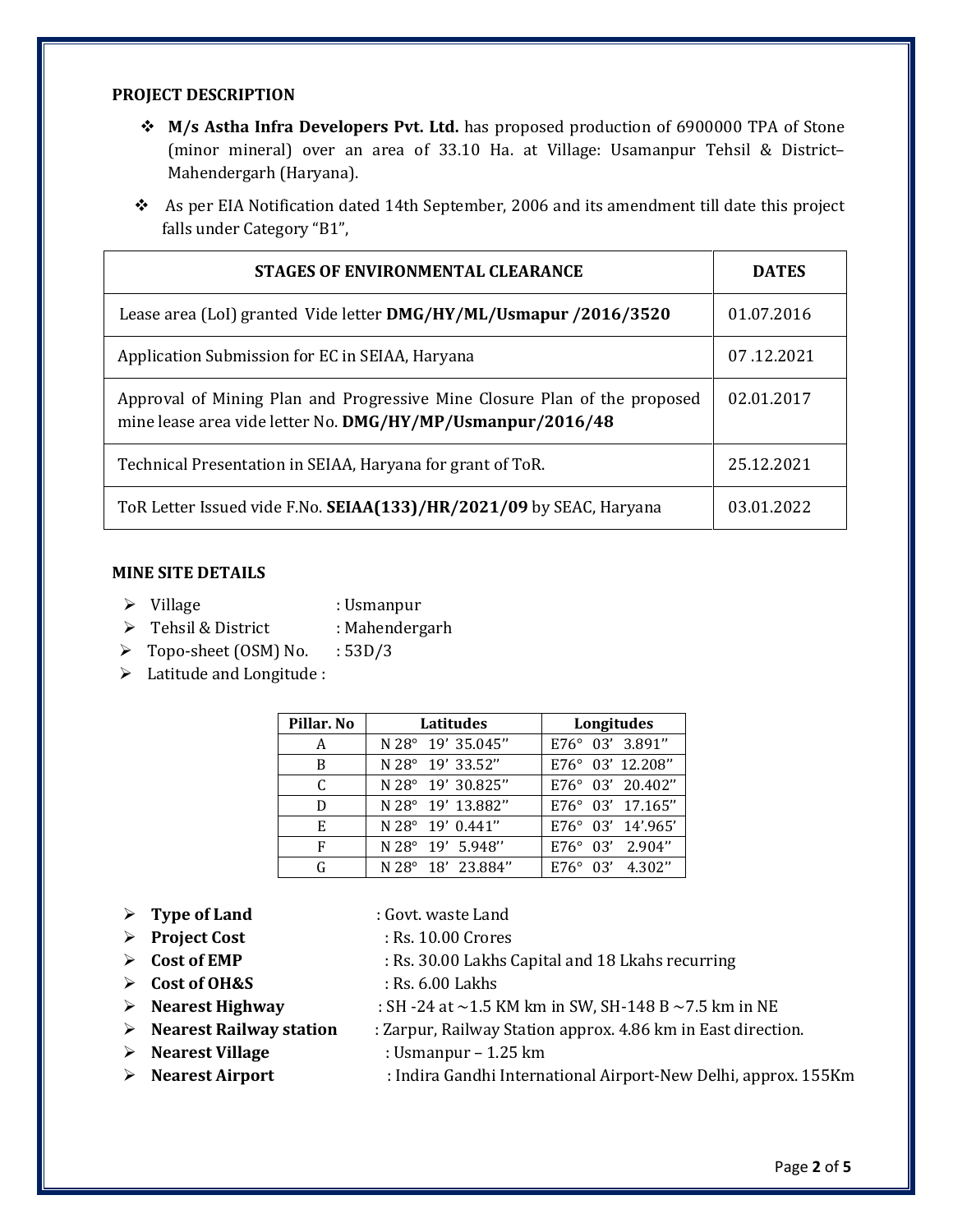**Wildlife Sanctuary/NP** : No Ecological Sensitive Area, National Park, Wildlife Sanctuary, Biosphere reserve is present in the 10 Km radius of the study area.

**Need and Benefits of Project:** The Mineral is generally used for building of infrastructure such as housing, roads and other construction work. The construction is not possible without the use of Stone. Therefore its use for infrastructure development is very significant. Generate various employment opportunities especially to the local people hosting the mining project.

#### **MINING**

| $\triangleright$ Mineral Reserves    | $: 10,70,84,940 \text{ MT}$ |
|--------------------------------------|-----------------------------|
| $\triangleright$ Production Capacity | : 69,00,000 MTPA            |
| $\triangleright$ Duration of Mining  | $: 10$ Years                |
| $\triangleright$ Working Days        | $: 300 \text{ days/year}$   |
| $\triangleright$ Per Day production  | : 23,000 TPD                |

#### **The machinery to be deployed is listed below:**

| S. No. | Equipment                                            | <b>Size</b>       | <b>Nos</b>     |
|--------|------------------------------------------------------|-------------------|----------------|
| 1      | Hydraulic Excavator for Loading of mineral           | 3.2cu.m           | 8              |
| 2      | Rock breaker (Hydraulic Excavator) as substitute to  | $1.6 \text{ cum}$ | $\overline{2}$ |
|        | secondary blasting                                   |                   |                |
| 3      | Rear dumpers for transportation of mineral from mine | 25T               | 80             |
|        | to destination                                       |                   |                |
| 4      | Drill Machine with compressor of 365 cfm capacity.   | 100-110mm         | 4              |
| 5      | Track chain Dozer                                    | 350 HP            | $\mathbf{1}$   |
| 6      | Pay loader (General Purpose, loading etc.)           | 145 HP            | $\mathbf{1}$   |
| 7      | Crane                                                | 40T               | 1              |
| 8      | Tyre handler                                         |                   | 1              |
| 9      | Water sprinkler                                      | 10 KL             | 1              |
| 10     | Mobile Maintenance van                               |                   | 1              |
| 11     | Tractor                                              | 50hp              | 1              |
| 12     | Tractor mounted compressor                           |                   | 1              |

### **DESCRIPTION OF ENVIRONMENT**

- Duration of study : 1st October to 31st December 20221
- $\triangleright$  Average Annual Rainfall : 420 mm
- Temperature : Maximum 42**°**C or above Minimum 9**°**C
- $\triangleright$  Average Relative Humidity : 64%
- Wind Direction : W to E

### **ECONOMIC PROVISION FOR ENVIRONMENTAL MANAGEMENT**

The capital cost for environmental management of the proposed project is estimated to be Rs.30.0 lakhs And Rs.18 lakhs per year will be required as annual recurring expenses to meet the recurring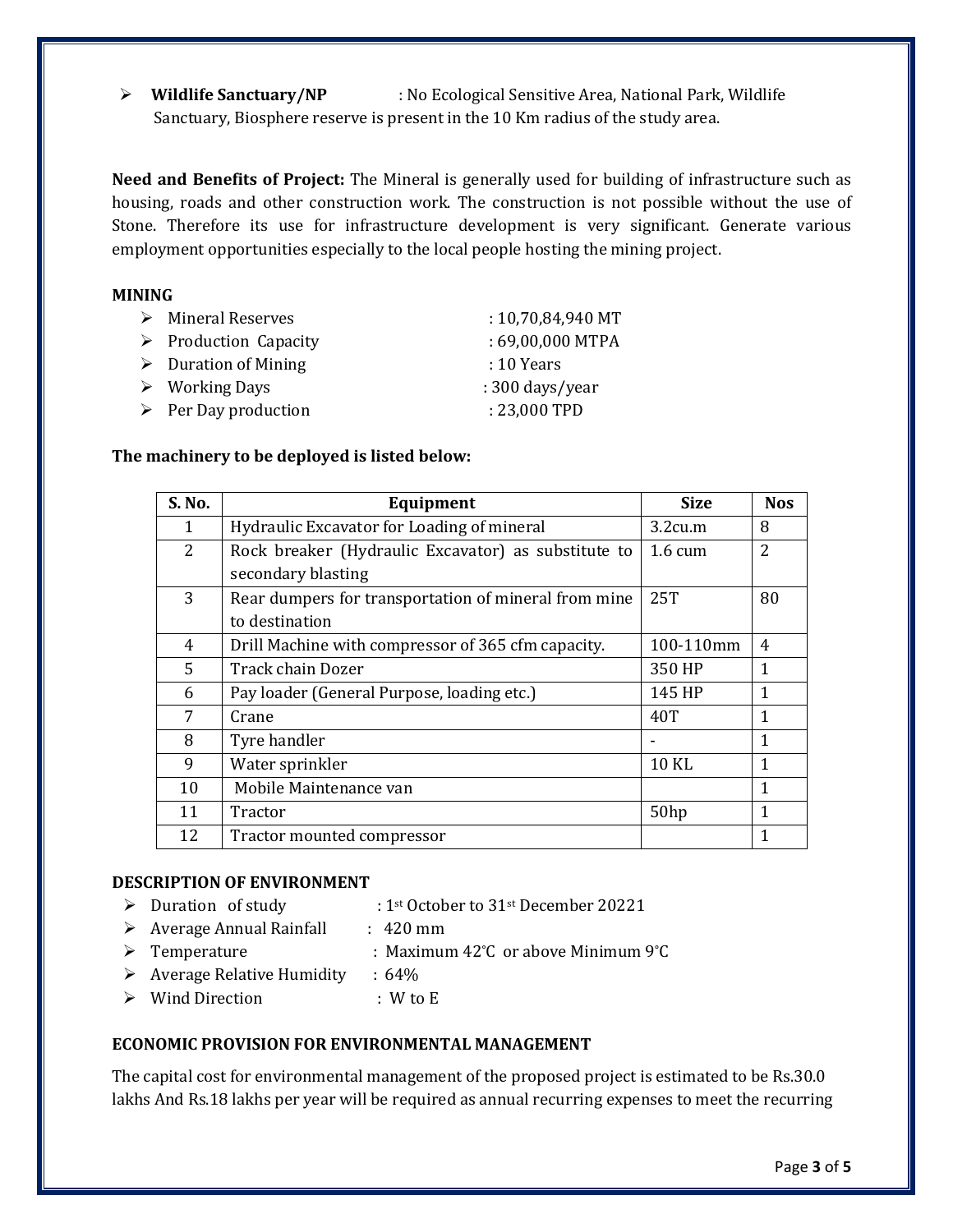expenditure for implementing the measures. The break-up of the investment is shown in **Table below-**

| S. No          | <b>Activity</b>                                                                            | <b>Capital Cost</b><br>(Lakh) | <b>Recurring expenses</b><br>proposed/annum (Lakh) |
|----------------|--------------------------------------------------------------------------------------------|-------------------------------|----------------------------------------------------|
|                | <b>Dust Suppression</b>                                                                    | 2.0                           | 1.0                                                |
| $\overline{2}$ | Green Belt development                                                                     | 7.0                           | 2.0                                                |
| 3              | Haul road and other<br>roads<br>construction and Maintenance                               | 3.0                           | 2.0                                                |
| 4              | Waste water treatment and solid<br>waste treatment                                         | 3.0                           | 1.0                                                |
| 5              | Environmental Monitoring - Air,<br>Water,<br>Noise<br>and<br>Soil environmental Monitoring |                               | 10.0                                               |
| 6              | <b>RWH</b>                                                                                 | 5.0                           | 2                                                  |
| 7              | <b>CER</b>                                                                                 | 10.0                          |                                                    |
|                | <b>Total</b>                                                                               | 30.0                          | 18.0                                               |

#### **BASELINE STUDY:**

| <b>Parameters</b>                      | <b>Baseline Status</b>                                                                         |  |  |
|----------------------------------------|------------------------------------------------------------------------------------------------|--|--|
| <b>Ambient Air Quality</b>             | PM $_{10}$ - 78.20 $\mu$ g/m <sup>3</sup> and 85.88 $\mu$ g/m <sup>3</sup>                     |  |  |
| $1st$ October 2015 to 31 <sup>st</sup> | PM $_{2.5}$ - 38.69 $\mu$ g/m <sup>3</sup> and 44.88 $\mu$ g/m <sup>3</sup>                    |  |  |
| December 2015)                         | SO <sub>2</sub> - 9.64 $\mu$ g/m <sup>3</sup> and 13.18 $\mu$ g/m <sup>3</sup>                 |  |  |
|                                        | $NO2 - 19.38 \mu g/m3$ and 24.07 $\mu g/m3$                                                    |  |  |
| Noise Level                            | Noise Level During Day Time - 51.18 and 73.81dB                                                |  |  |
|                                        | Noise Level During Night Time - 40.89 to 53.83 dB                                              |  |  |
| <b>Water Quality</b>                   | Ground Water: All the parameters like TDS (497 to 4950 mg/L), pH                               |  |  |
|                                        | $(6.97 \text{ to } 7.41)$ , Total Hardness $(460 \text{ - } 1440 \text{ mg/L})$ etc. are found |  |  |
|                                        | within the permissible limits.                                                                 |  |  |
| Soil Quality                           | $pH - 7.46$ to 8.06, Texture - Silty/Sandy Loam.                                               |  |  |
|                                        | Organic Matter – 0.52 % - 0.87 %.                                                              |  |  |
| <b>Ecology And Biodiversity</b>        | There is no wildlife sanctuary/biosphere reserve/national parks                                |  |  |
|                                        | present within 10 Km radius of the study area.                                                 |  |  |
| Socio Economic                         | The proposed case will provide positive impact to the nearby area. The                         |  |  |
|                                        | project will provide direct employment to the 255 persons which will                           |  |  |
|                                        | be hired through the nearby villages.                                                          |  |  |

**Water Requirement:** The water required for the project is **31.0 KLD**.through hired Tankers.

**Man Power Requirement:** About **255** persons will be required for the project.

## **ENVIRONMENTAL MANAGEMENT PLAN**

### **Overburden:** Nil

#### **Remedial Measures for Noise Control**

• No other equipments accept the transportation vehicles and excavator and loaders (as and when required) for loading is allowed.